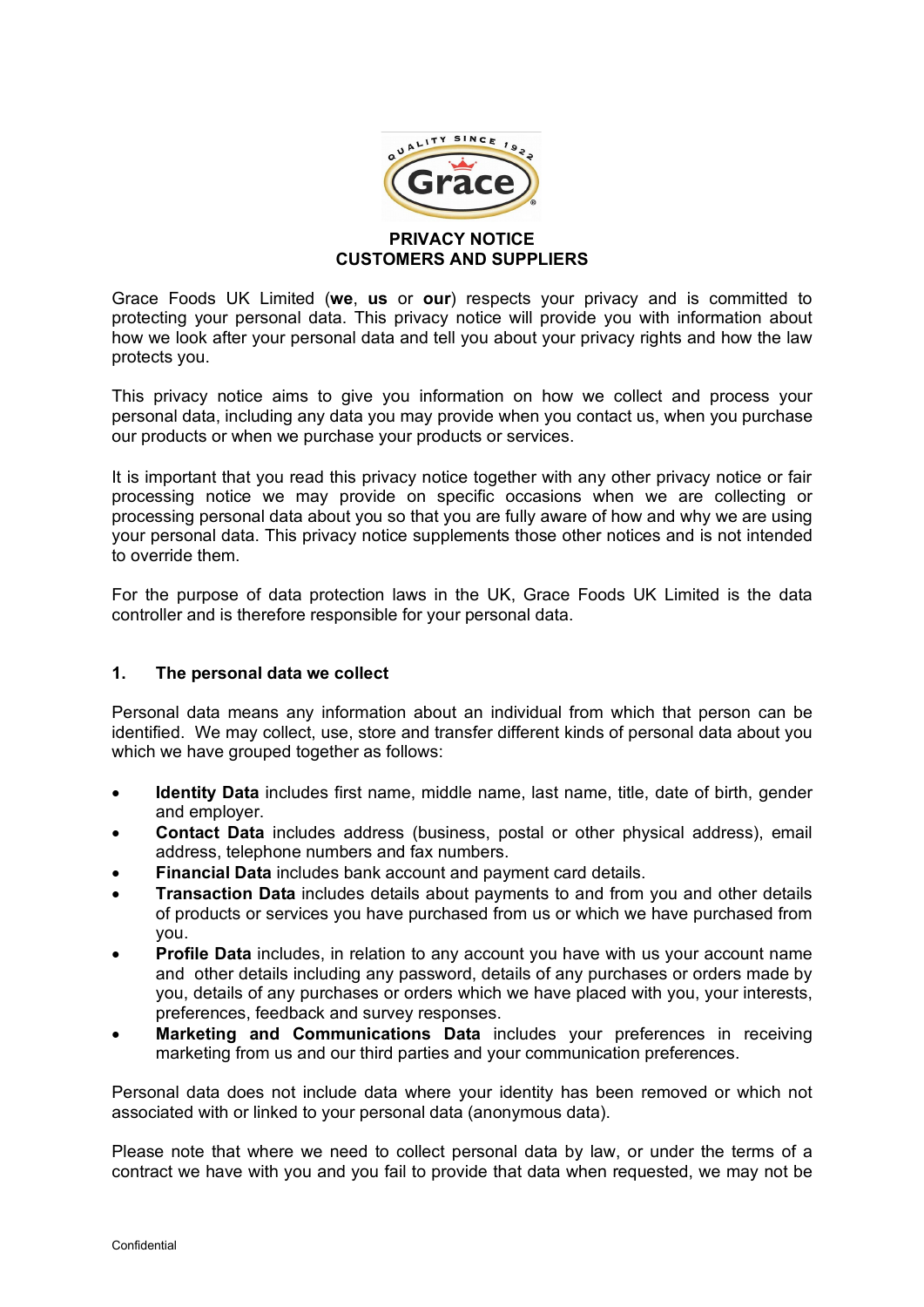able to perform the contract we have or are trying to enter into with you (for example, to provide you with products that you request or to make payment to you for products or services which you have supplied to us). In this case, we may not be able to accept your order or proceed with our agreement however we will notify you if this is the case at the time.

### **2. How we collect personal data**

We use different methods to collect data from and about you including through:

- **Direct interactions.** You may give us your Identity, Contact and Financial Data by filling in forms, by corresponding with us by post, phone, email, via our website or otherwise, or when you enter into a contract with us wither for the provision of our goods or for the provision to us of your goods or services.
- **Information from Employers.** Your employer may give us your Identity and Contact data so that we can contact you in relation to any order which your employer has placed with us or that we have placed with you.

### **3. The purposes for which we use personal data**

We will only use your personal data when the law allows us to. We may collect and process the personal data about you for the following purposes:

- **Contacting us** when you contact us with an enquiry or to request information about our products, we will use your Identity and Contact Data to respond to you in accordance with our legitimate interest of maintaining our goodwill and reputation as well as ensuring good customer relations,.
- **Maintenance of your account** when you sign up for an account, we will need your Identity and Contact Data so that we can identify you as an account holder. You may also be asked to create Profile Data including a username and password. Your account will hold details of previous purchases or orders made by you (Transaction Data), and any preferences that you set for your account (Marketing and Communications Data). This information is necessary for the performance of our contract with you and is in accordance with our legitimate interest of maintaining good customer relations and ensuring the smooth running and operation of our business.
- **Ordering our products and services**  we will use your Identity, Contact, Financial and Transaction Data in order to register you as a customer and to process and deliver products to you, including the management of payments, fees and charges. This is necessary for the purpose of performing our contract with you.
- **Ordering products and services from you** we will use your Identity, Contact, Financial and Transaction Data in order to place orders with you for your products or services and in order to ensure that those orders are fulfilled. This is necessary for the purpose of performing our contract with you
- **Advertising, marketing and public relations** we may use the Identity and Contact, Data of our customers to form a view on what we think our customers may want or need, or what may be of interest to them and in doing so we will only send information that is deemed relevant to them. This is necessary for our legitimate interests in growing and developing our business including our products and services. Customers will receive marketing communications from us in relation to similar products to those which they have previously purchased and where they have not opted out of receiving that marketing. You may also receive such advertising, marketing and public relations communications where you have expressly opted in to receiving those communications. We will always ask for express consent before we share personal data with any third party for marketing purposes. You can ask us to stop sending marketing communications at any time by contacting us.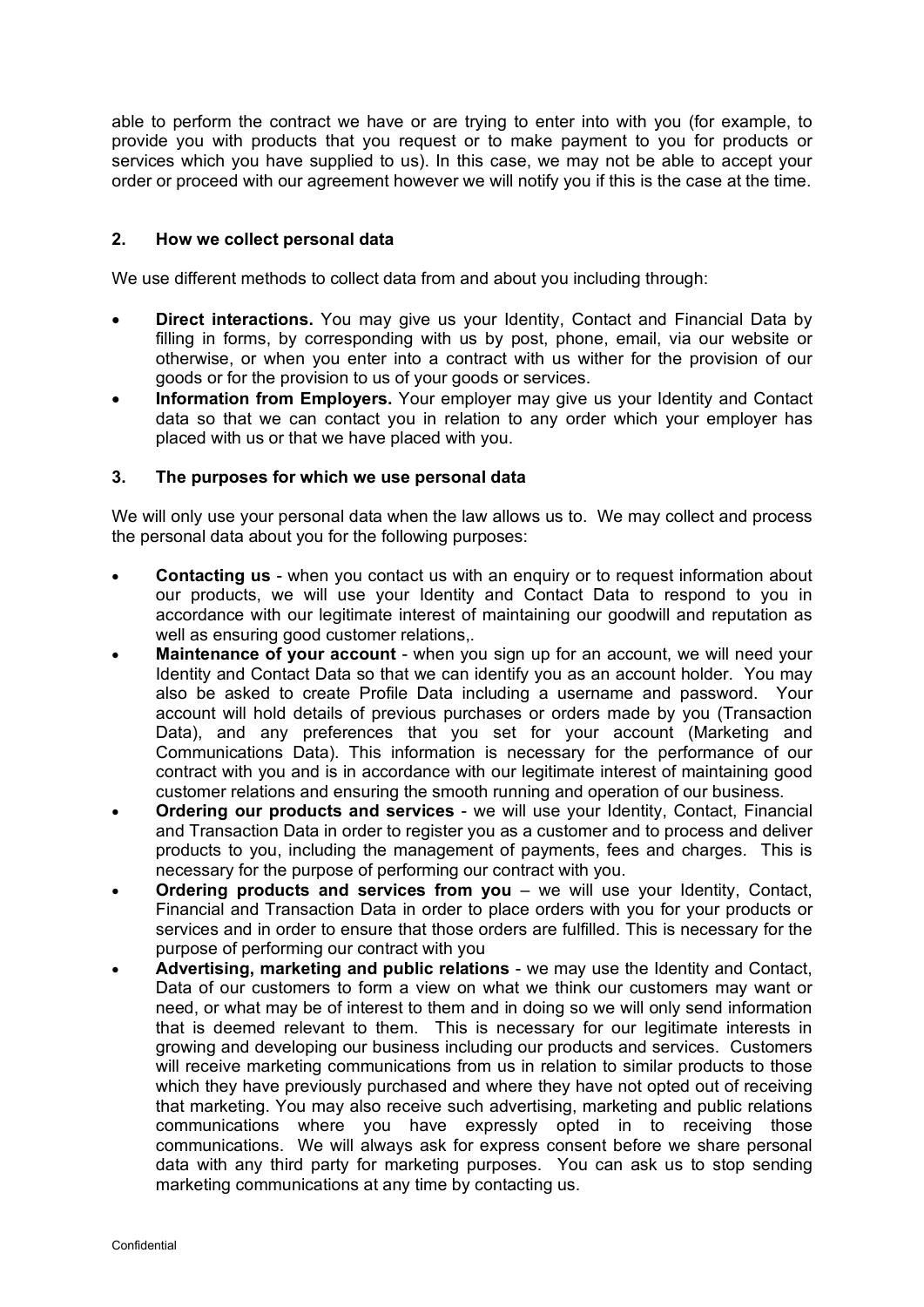• **Surveys** – If you choose to complete a survey that we use for research purposes we will retain the information that you provide in response to that survey. This is necessary for our legitimate interest in understanding our customers and developing our business and to informing our marketing strategy.

We may also use personal data which you provide to us, where the law allows us to do so, as follows:

- To deal with and/or respond to any enquiry or request made by you prior to entering into any contract or agreement with us or as a result of such contract or agreement.
- Where we need to perform the contract we are about to enter into or have entered into with you.
- Where we need to comply with a legal or regulatory obligation, including the prevention of crime.
- Where it is necessary for our legitimate interests (or those of a third party) and your interests and fundamental rights do not override those interests.

Generally we do not rely on consent as a legal basis for processing your personal data other than when sending direct marketing to you by email or text message when you have not previously purchased similar products from us or in relation to third party direct marketing communications to you via email or text message. You have the right to withdraw consent to marketing at any time by updating your account preferences or by contacting us.

Where we process personal data on the basis of a legitimate interest, as set out in this privacy notice, legitimate interest means the interest of our business in conducting and managing our business to enable us to give you the best service and the best and most secure experience. We make sure we consider and balance any potential impact on you (both positive and negative) and your rights before we process your personal data for our legitimate interests. We do not use your personal data for activities where our interests are overridden by the impact on you (unless we have your consent or are otherwise required or permitted to by law). You can obtain further information about how we assess our legitimate interests against any potential impact on you in respect of specific activities by contacting us.

We will only use your personal data for the purposes for which we collected it, unless we reasonably consider that we need to use it for another reason and that reason is compatible with the original purpose. If you wish to get an explanation as to how the processing for the new purpose is compatible with the original purpose, please contact us. If we need to use your personal data for an unrelated purpose, we will notify you and we will explain the legal basis which allows us to do so.

Please note that we may process your personal data without your knowledge or consent, in compliance with the above rules, where this is required or permitted by law.

### **4. Disclosure of personal data to third parties**

Your personal data will only be disclosed to those of our employees or workers that have a need for such access for the purpose for which it was collected. Your personal data will not disclosed to any other individuals or other entities except in the following circumstances:

• On occasion, we need to hire other companies to help us to serve you better and in some of these cases we may need to share personal data that is necessary to perform tasks for us, such as courier and delivery companies or companies engaged to run promotions on our behalf.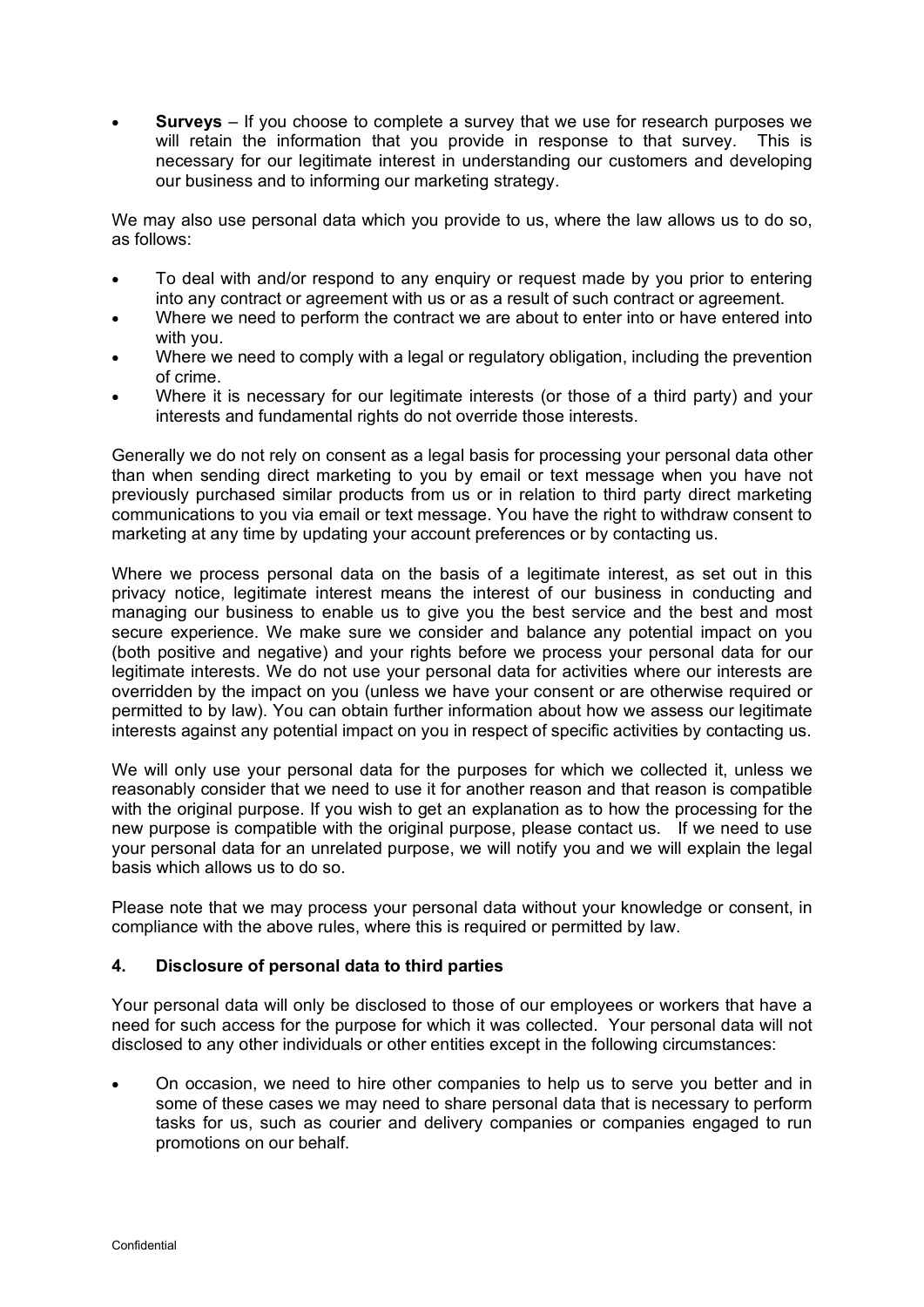- Where it is necessary for the performance of our contract with you, including where you have asked us to do so or where we need to take steps to enforce any contract which may be entered into between us.
- To our parent company GraceKennedy Limited as part of the shared support services which they provide and for the proper administration of the group including product development and improvement.
- Where we are under a legal duty to do so in order to comply with any legal obligation.
- In order to protect the rights, property or safety of our business, our employees and workers, customers, suppliers and others. This includes exchanging information with other companies and organisations for the purposes of fraud prevention and credit risk reduction.
- If we or substantially all of our assets are acquired by a third party, in which case personal data that we hold about our customers will be one of the transferred assets.

We require all third parties that process personal data on our behalf to respect the security of your personal data and to treat it in accordance with the law. We do not allow our third party service providers to use your personal data for their own purposes and only permit them to process your personal data for specified purposes and in accordance with our instructions.

## **5. Security**

We are committed to ensuring that your personal data is secure. In order to prevent unauthorised access or disclosure, we have put in place suitable physical, electronic and managerial procedures to safeguard and secure the personal data we collect. In addition, the access to and use of the personal data that we collect is restricted to our employees who need the personal data to perform a specific job role or activity. Where personal data is shared with third parties in line with this privacy notice responsible measures are used to protect your personal data.

We have put in place procedures to deal with any suspected personal data breach and will notify you and any applicable regulator of a breach where we are legally required to do so.

### **6. International transfers**

Our parent company GraceKennedy Limited is based outside the United Kingdom ("**UK**") and in certain circumstances it may be necessary for your personal data to be processed by GraceKennedy Limited or by another member of the Grace Kennedy Group of Companies, such as where you have an account with us, make a compliant in respect of a particular product, raise an enquiry with us or where this is necessary for the proper administration of the group including product development and improvement. Their processing of your personal data will involve a transfer of data outside the UK.

Whenever we transfer your personal data out of the UK, we ensure a similar degree of protection is afforded to it by ensuring at least one of the following safeguards is implemented:

- We will only transfer your personal data to countries that have been deemed to provide an adequate level of protection for personal data by the UK Government.
- Where we use send your information to a country which has not been deemed to provide an adequate level of security, we may use specific contracts approved by the UK Government which give personal data the same protection it has in the UK or binding corporate rules which have been approved by the UK Government.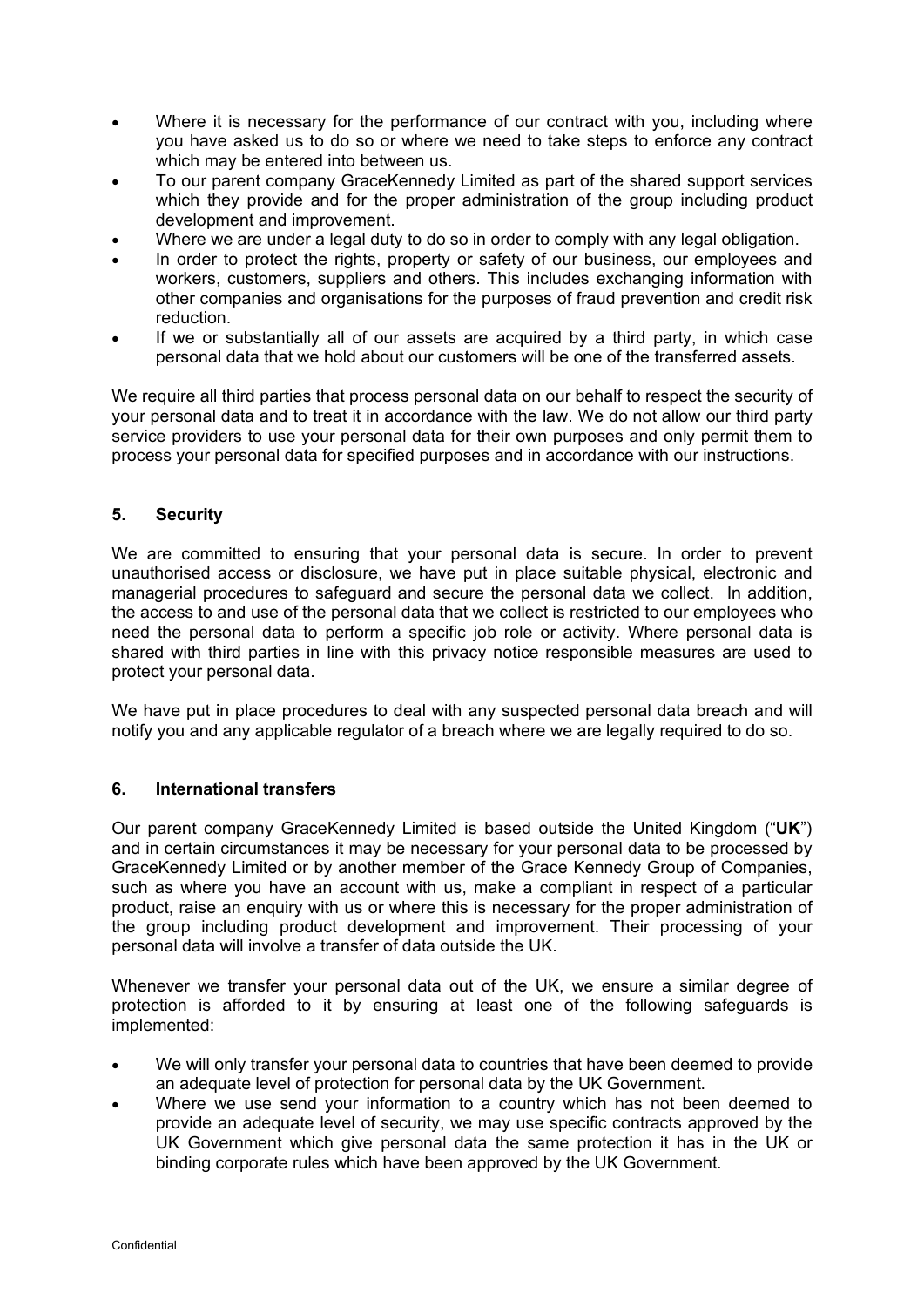Please contact us if you want further information on the specific mechanism used by us when transferring your personal data out of the UK.

### **7. Data retention**

We will only retain your personal data for as long as necessary to fulfil the purposes we collected it for, including for the purposes of satisfying any legal, accounting, or reporting requirements.

To determine the appropriate retention period for personal data, we consider the amount, nature, and sensitivity of the personal data, the potential risk of harm from unauthorised use or disclosure of your personal data, the purposes for which we process your personal data and whether we can achieve those purposes through other means, and the applicable legal requirements.

For example:

- By law we have to keep basic information about our customers (including Contact, Identity, Financial and Transaction Data) for 7 years after they cease being customers for tax purposes.
- We will retain details of your customer order, including your personal data, for a period of 7 years to enable us to deal with any follow-up communications from you or to ensure that we are in possession of all relevant papers in the event of a legal claim relating to the contract between us.
- We will retain details of any orders which we place with you or of any goods or services which you supply to us for a period of 7 years to enable us to deal with any follow-up communications from you or to ensure that we are in possession of all relevant papers in the event of a legal claim relating to the contract between us.

In some circumstances we may anonymise your personal data (so that it can no longer be associated with you) for research or statistical purposes in which case we may use this information indefinitely without further notice to you.

### **8. Your rights**

You have the right to:

- **Request access** to your personal data (commonly known as a "data subject access request"). This enables you to receive a copy of the personal data that we hold about you and to check that we are lawfully processing it.
- **Request correction** of the personal data that we hold about you. This enables you to have any incomplete or inaccurate data that we hold about you corrected, although we may need to verify the accuracy of the new personal data that you provide to us.
- **Request erasure** of your personal data. This enables you to ask us to delete or remove personal data where there is no good reason for us continuing to process it. You also have the right to ask us to delete or remove your personal data where you have successfully exercised your right to object to processing (see below), where we may have processed your personal data unlawfully or where we are required to erase your personal data to comply with local law. Please note, however, that we may not always be able to comply with your request of erasure for specific legal reasons which will be notified to you, if applicable, at the time of your request.
- **Object to processing** of your personal data where we are relying on a legitimate interest (or those of a third party) and there is something about your particular situation which makes you want to object to processing on this ground as you feel it impacts on your fundamental rights and freedoms. You also have the right to object where we are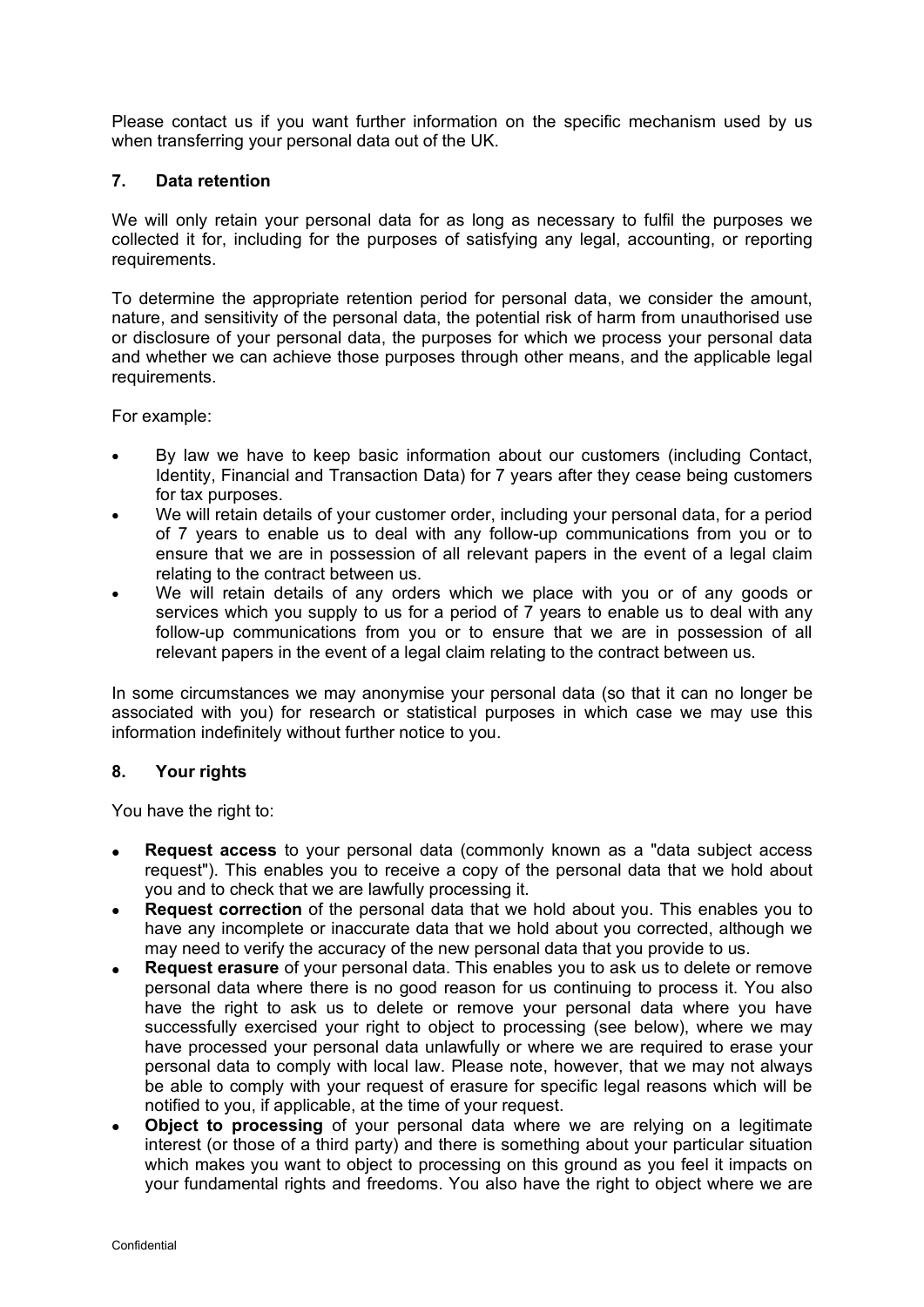processing your personal data for direct marketing purposes. In some cases, we may demonstrate that we have compelling legitimate grounds to process your personal data which override your rights and freedoms.

- **Request restriction of processing** of your personal data. This enables you to ask us to suspend the processing of your personal data in the following scenarios: (a) if you want us to establish the data's accuracy; (b) where our use of the data is unlawful but you do not want us to erase it; (c) where you need us to hold the data even if we no longer require it as you need it to establish, exercise or defend legal claims; or (d) you have objected to our use of your data but we need to verify whether we have overriding legitimate grounds to use it.
- **Request the transfer** of your personal data to you or to a third party. We will provide to you, or a third party you have chosen, your personal data in a structured, commonly used, machine-readable format. Note that this right only applies to automated information which you initially provided consent for us to use or where we used the information to perform a contract with you.
- **Withdraw consent at any time** where we are relying on consent to process your personal data. However, this will not affect the lawfulness of any processing carried out before you withdraw your consent. If you withdraw your consent, we may not be able to provide certain products or services to you. We will advise you if this is the case at the time you withdraw your consent. You can ask us to stop sending you marketing messages at any time by following the "unsubscribe" (or similar) links on any marketing message sent to you or by contacting us at any time. Where you opt out of receiving these marketing messages, this will not apply to personal data provided to us as a result of a purchase, product/service experience or other transactions.

If you wish to exercise any of your above rights, please send a written request to us at the address listed at the end of this privacy notice or contact us at  $qa\ddot{a}q\dot{a}$ 

You will not have to pay a fee to access your personal data or to exercise any of your other rights. However, we may charge a reasonable fee if your request is clearly unfounded, repetitive or excessive. Alternatively, we may refuse to comply with your request in these circumstances.

We may need to request specific information from you to help us confirm your identity and ensure your right to access your personal data (or to exercise any of your other rights). This is a security measure to ensure that personal data is not disclosed to any person who has no right to receive it. We may also contact you to ask you for further information in relation to your request to speed up our response.

We try to respond to all legitimate requests within one month. Occasionally it may take us longer than a month if your request is particularly complex or you have made a number of requests. In this case, we will notify you and keep you updated.

### **9. Changes to this privacy notice**

This version was last updated on 11 March 2022.

It is important that the personal data we hold about you is accurate and current. Please keep us informed if your personal data changes during your relationship with us.

## **10. Contact Details**

Our full contact details are: